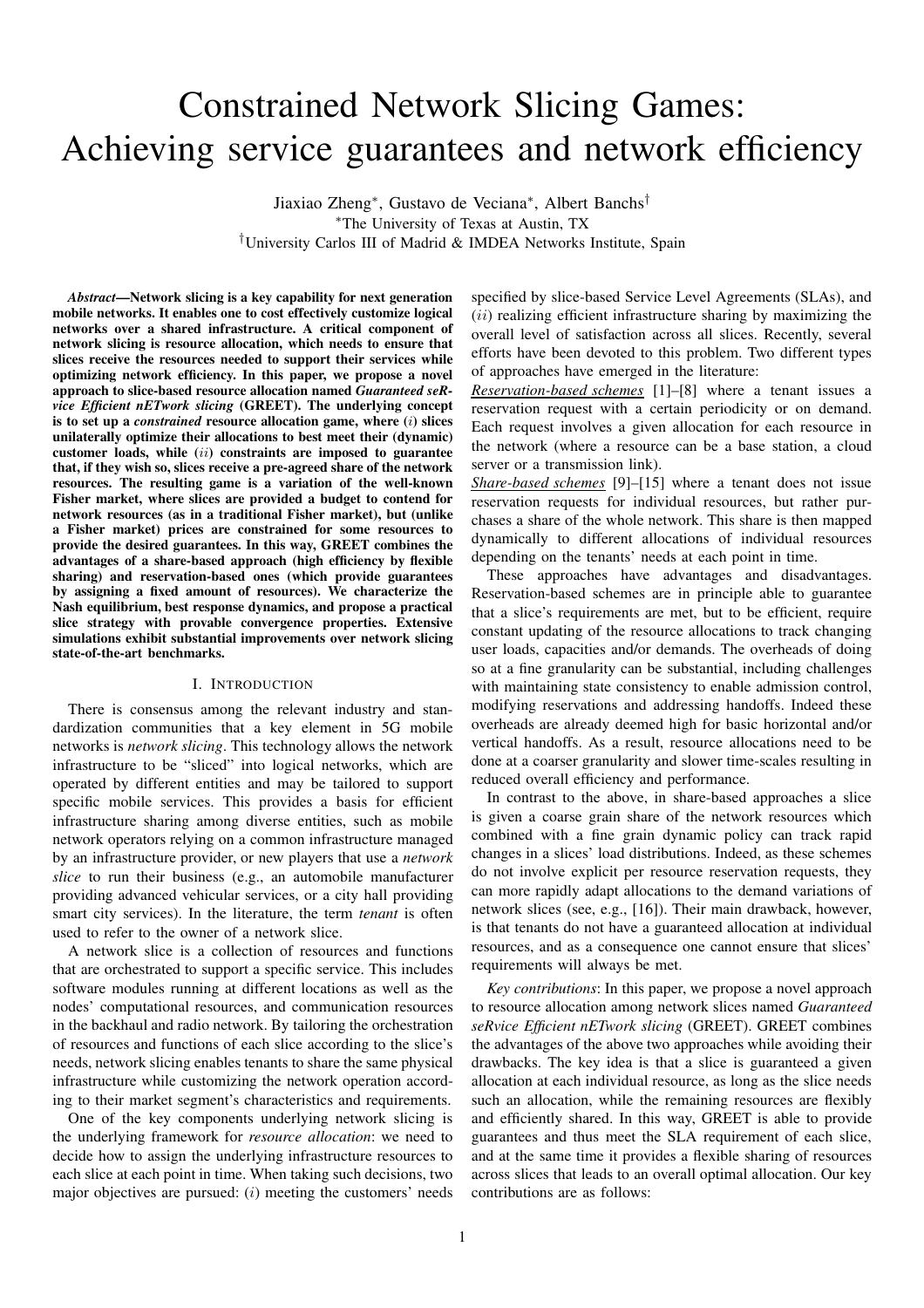- We propose the *GREET slice-based resource allocation framework*, which relies on a *constrained* resource allocation game where slices can unilaterally optimize their allocations under some constraints which guarantee that slices are entitled to a pre-agreed amount of the individual network resources specified in their SLAs (Section II).
- We analyze the resulting network slicing game when slices contend for resources to optimize their performance. We show that the game has a Nash Equilibrium (NE) but unfortunately the Best Response Dynamics (BRD) may not converge to this equilibrium (Section III).
- We propose a *GREET strategy for individual slices* that complements our resource allocation framework. The proposed strategy is simple and provides a good approximation to the slice's best response. We show conditions for convergence with the proposed strategy (Section IV).
- We perform a simulation-based evaluation confirming that GREET combines the best features of reservation-based approaches, providing service guarantees while maximizing overall performance (Section V).

Due to space constraints, we refer the reader to [17] for the proofs of the theoretical results as well as for some additional results.

## II. RESOURCE ALLOCATION APPROACH

In this section we introduce both the system model and the resource allocation framework proposed in this paper.

#### *A. System model*

We consider a set of resources  $\beta$  shared by a set of slices  $\mathcal{V}$ , with cardinalities  $B$  and  $V$ , respectively.  $B$  may denote a set of base stations as well as any other sharable resource type, e.g., servers providing compute resources. While our analysis can be applied to different resource types, in what follows we focus on radio resources and refer to  $b \in \mathcal{B}$  as a base station.

We assume that each network slice supports a collection of mobile users, possibly with heterogeneous requirements, each of which is associated with a single base station. The overall set of users on the network is denoted by  $U$ , those supported by slice v are denoted by  $\mathcal{U}^v$ , those associated with base station b are denoted by  $\mathcal{U}_b$ , and we define  $\mathcal{U}_b^v := \mathcal{U}_b \cap \mathcal{U}^v$ . The set of active slices at base station  $b$ , corresponding to those that have at least one user at *b*, is denoted by  $V_b$  (i.e.,  $|\mathcal{U}_b^v| > 0$  holds for  $v \in \mathcal{V}_b$ ).

The goal in this paper is to develop a mechanism to allocate resources amongst slices. To that end, we let  $f_b^v$  denote the fraction of resources at base station  $b$  allocated to slice  $v$ . We adopt a generic formulation based on divisible resources that can be applied to a variety of technologies. The specific resource notion will depend on the underlying technology; for instance, in OFDM resources refer to physical resource blocks, in FDM to bandwidth and in TDM to the fraction of time.

The resources of a base station allocated to a slice are subdivided among the slice's users at the base stations, such that a user  $u \in \mathcal{U}_b^v$  receives a fraction  $f_u$  of the resource, where  $\sum_{u \in \mathcal{U}_b^v} f_u = f_b^v$ . With such an allocation, user u achieves a service rate  $r_u = f_u \cdot c_u$ , where  $c_u$  is the user's achievable rate, defined as the rate that the user would see if she had the entire base station provisioned to herself. Note that  $c<sub>u</sub>$  depends on the modulation and coding scheme selected for the user given the current radio conditions, which accounts for noise as well as the interference from the neighboring base stations. Following similar analyses in the literature (see e.g., [18]), we shall assume that  $c_u$  is fixed for each user at a given time.

The focus of this paper is on *slice-based resource allocation*: our problem is to decide which fraction of the overall resources we allocate to each slice (e.g., the number of resource blocks of each base station). In order to translate slice-based allocations to specific user-level allocations, the system will further need to decide  $(i)$  which specific resources will be assigned to each slice, and  $(ii)$  in turn, the assignment of slice resources to active users. This corresponds to a user-level scheduling problem which is not in the scope of this paper, but may impact the users' achievable rates  $c<sub>u</sub>$  (this problem has been addressed, for instance, in [19]– [21]).

In line with standard network slicing frameworks [22], the approach studied in this paper can be flexibly combined with different algorithms for user-level allocations. The specific mechanism to assign resources to slices is the responsibility of the infrastructure provider, which may take into account, e.g., the latency requirements of the different slices. The sharing of the resources of a slice amongst its users is up to the slice, and different slices may run different scheduling algorithms depending on the requirements of their users. For instance, slices with throughput-driven services may opt for opportunistic schedulers [23]–[25] while other slices with latency requirements may opt for delay-sensitive schedulers [26].

Depending on its type of traffic, a slice may require different allocations. For instance, a URLLC slice with high reliability and/or low latency requirements may require a resource allocation much larger than its average load, to make make sure sufficient resources are available and/or delays are low. By contrast, a slice with eMBB traffic may not require guarantees at each individual base station, but may only need a certain average fraction of resources over time for its users (i.e.,  $f_u$ ).

## *B. GREET: Slice-based Resource Allocation*

Below, we propose a slice-based resource allocation scheme that, on the one hand, ensures that each slice is guaranteed, *as needed*, a pre-agreed fraction of the resources at each individual base station, and, on the other hand, enables slices to contend for spare resources. Such division into guaranteed resources and extra ones is in line with current cloud models [27]–[29]. In order to regulate the resources to which a network slice is entitled, as well as the competition for the 'excess' resources, we rely on the different types of *shares* defined below. Such shares are specified in the slices' SLAs.

Definition 1. *For each slice* v*, we define the following preagreed* static *shares of the network resources.*

- *1)* We let the **guaranteed** (resource) share  $s_b^v$  denote the *fraction of* b*'s resources guaranteed to slice* v*, which must* satisfy  $\sum_{v \in \mathcal{V}} s_b^v \leq 1$  in order to avoid over-commitment.
- 2) We let  $e^v$  *denote the share of excess resources which slice* v *can use to contend for the spare network resources.*
- 3) We let  $s^v$  denote the slice v's **overall share**, given by  $s^v =$  $\sum_{b \in \mathcal{B}} s_b^v + e^v$ .

After being provisioned a fraction of network resource, each slice  $v$  has the option to divide its own share to its individual users. This can be done by designating a weight  $w_u$  for user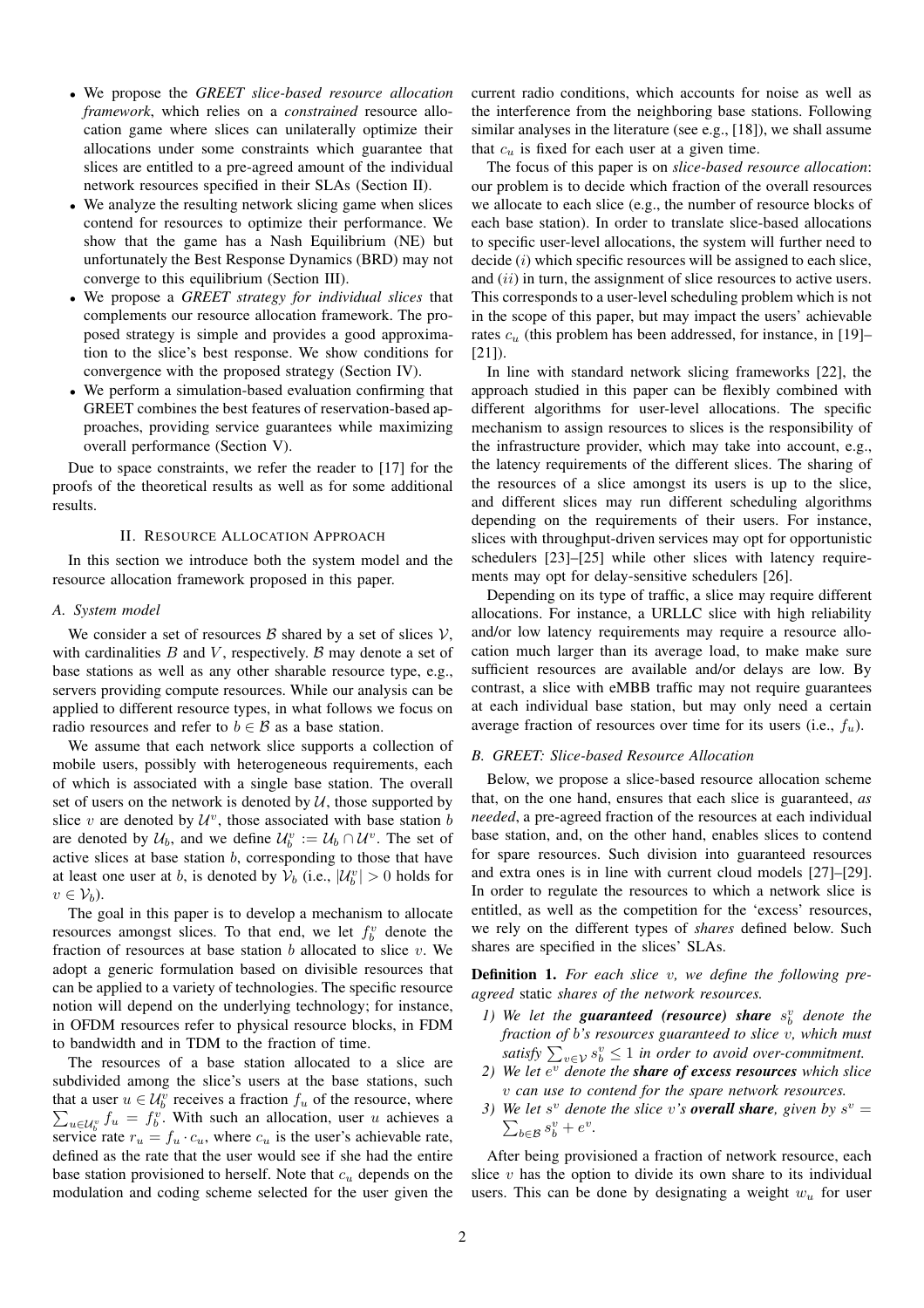$u \in \mathcal{U}^v$ . We let  $\mathbf{w}^v = (w_u, u \in \mathcal{U}^v)$  denote the weight allocation of Slice v such that  $\|\mathbf{w}^v\|_1 \leq s^v$ . The set of feasible weight allocations is given by  $\mathcal{W}^v := \{ \mathbf{w}^v : \mathbf{w}^v \in \mathcal{W}^v \}$  $\mathbb{R}^{|{\mathcal{U}^v}|}$  and  $\sum_{u \in {\mathcal{U}^v}} w_u \leq s^v$ . Then, we'll have  $l_b^v = \sum_{u \in {\mathcal{U}^v_b}} w_u$ as the slice v's aggregate dynamic *local* bid to BS b, which is determined by its user distribution and must satisfy that  $\sum_{b \in \mathcal{B}} l_b^v \leq s^v$ . We further let  $l_b := \sum_{v \in \mathcal{V}_b} l_b^v$  denote the overall bid at resource b and  $l_b^{-v} := \sum_{v' \neq v} l_b^{v'}$  such bid excluding slice v. We define  $\Delta_b^v := (l_b^v - s_b^v)_+$  as the excessive bid per BS of slice  $v$ . Then, our proposed resource allocation mechanism works as follows.

Definition 2. *(*GREET slice-based resource allocation*) We determine the fraction of each resource* b *allocated to slice* v*,*  $(f_b^v, v \in \mathcal{V}, b \in \mathcal{B})$ *, as follows. If*  $l_b \leq 1$ *, then* 

$$
f_b^v = \frac{l_b^v}{l_b},\tag{1}
$$

*and otherwise*

$$
f_b^v = \begin{cases} l_b^v, & l_b^v < s_b^v, \\ s_b^v + \frac{\Delta_b^v}{\sum\limits_{v' \in \mathcal{V}_b} \Delta_b^{v'}} \left( 1 - \sum\limits_{v' \in \mathcal{V}_b} \min\left(s_b^{v'}, l_b^{v'}\right) \right), & l_b^v \ge s_b^v. \end{cases}
$$
(2)

The rationale underlying the above mechanism is as follows. If  $l_b \leq 1$ , then (1) ensures that each slice gets a fraction of resources  $f_b^v$  exceeding its local bid  $l_b^v$  at resource b. If  $l_b > 1$ , then  $(2)$  ensures that a slice whose local bid at b is less than its guaranteed share, i.e.,  $l_b^v \leq s_b^v$ , receives exactly its local bid, and a slice with a local bid exceeding its guaranteed share, i.e.,  $l_b^v > s_b^v$ , receives its guaranteed share  $s_b^v$  plus a fraction of the *extra resources* proportional to the excessive bid  $\Delta_b^v$ . The extra resources here correspond to those not allocated based on guaranteed resource shares. As a slice can always choose a local-bid allocation at resource  $b$ ,  $l_b^v$ , exceeding its guaranteed share,  $s_b^v$ , this ensures that, if it so wishes, a slice can always attain its guaranteed resource shares.

The above specifies the slice allocation per resource. Based on the  $w_u$ 's, the slices then allocate base stations' resources to users in proportion to their weights, i.e.,  $f_u = \frac{w_u}{\sum_{u' \in \mathcal{U}_b^v} w_{u'}} f_b^v$ , where  $f_u$  is the fraction of resources of base station b allocated to user  $u \in \mathcal{U}_b^v$ .

One can think of the above allocation in terms of market pricing schemes as follows. The share  $s^v$  can be understood the budget of player v and the local bid  $l_b^v$  as the bid that this player places on resource b. Then, the case where  $l_b \leq 1$  corresponds to the well-known Fisher market [30], where the price of the resource is set equal to the aggregate bids from slices, making allocations proportional to the slices' bids. GREET deviates from this when  $l_b \geq 1$  by modifying the 'pricing' as follows: for the first  $s_b^v$  bid of slice v on resource b, GREET sets the price to 1, to ensure that the slice budget suffices to buy the guaranteed resource shares. Beyond this, the remaining resources are priced higher, as driven by the corresponding slices' excess bids.

In summary, the proposed slice-based resource allocation scheme is geared at ensuring a slice will, if it wishes, be able to get its guaranteed resource shares,  $s_b^v$ , but it also gives a slice the flexibility to contend for excess resources, by shifting portions of its overall share  $s^v$  (both from the guaranteed and excess shares) across the network resources, to better meet its current users' requirements by aligning with its user traffic. Such a slicebased resource sharing model provides the benefit of protection guarantees as well as the flexibility to adapt to user demands.

## III. NETWORK SLICING GAME ANALYSIS

Under the GREET resource allocation scheme, each slice must choose how to subdivide its overall share amongst its users. Then, the network decides how to allocate base station resources to slices. This can be viewed as a *network slicing game* where, depending on the choices of the other slices, each slice chooses an allocation of local bid to base stations that maximizes its utility. In this section, we study the behavior of this game; we first provide a model for the utility of a slice and then analyze the resulting game.

## *A. Slice and Network Utilities*

Note that the users' rate allocations,  $(r_u : u \in U)$ , can be expressed as a function of the overall slice weight assignments across the network,  $\mathbf{w} = (w_u : u \in \mathcal{U})$ . Indeed, the weights provide the local bid of each slice at each base station, which determine the resources of each slice, as well as the division of such resources across the slice's users at the base station. Accordingly, in the sequel we focus the game analysis on the weights and express the resulting user rates as  $r_u(\mathbf{w})$ .

We assume that each slice has a *private* utility function, denoted by  $U^v$ , that reflects the slice's preferences based on the needs of its users. We suppose the slice utility is simply a sum of its users individual utilities,  $U_u$ , i.e.,  $U^v(\mathbf{w})$  =  $\sum_{u\in\mathcal{U}^v} U_u(r_u(\mathbf{w})).$ 

Following standard utility functions [31] [32], we assume that for some applications, a user  $u \in \mathcal{U}^v$  may require a guaranteed rate  $\gamma_u$ , hereafter referred to as the user's *minimum rate requirement*. We model the utility functions for rates above the minimum requirement as follows:

$$
U_u(r_u(\mathbf{w})) = \begin{cases} \phi_u F_u(r_u(\mathbf{w}) - \gamma_u), & r_u(\mathbf{w}) > \gamma_u, \\ -\infty & \text{otherwise,} \end{cases}
$$

where  $F_u(\cdot)$  is the utility function associated with the user, and  $\phi_u$  reflects the *relative priority* that slice v wishes to give user *u*, with  $\phi_u \ge 0$  and  $\sum_{u \in \mathcal{U}^v} \phi_u = 1$ .

For  $F_u(\cdot)$ , we consider the following widely accepted family of functions, referred to as  $\alpha$ -fair utility functions [33]:

$$
F_u(x_u) = \begin{cases} \frac{(x_u)^{1-\alpha^v}}{(1-\alpha^v)}, & \alpha^v \neq 1\\ \log(x_u), & \alpha^v = 1, \end{cases}
$$

where the  $\alpha^v$  parameter sets the level of concavity of the user utility functions, which in turn determines the underlying resource allocation criterion of the slice. Particularly relevant cases are  $\alpha^v = 0$  (maximum sum),  $\alpha^v = 1$  (proportional fairness),  $\alpha^v = 2$  (minimum potential delay fairness) and  $\alpha^v \to \infty$  (max-min fairness).

Note that the above utility is flexible in that it allows slice utilities to capture users with different types of traffic:

- *Elastic traffic* ( $\gamma_u = 0$  and  $\phi_u > 0$ ): users with no minimum rate requirements and a utility that increases with the allocated rate, possibly with different levels of concavity given by  $\alpha^v$ .
- *Inelastic traffic* ( $\gamma_u > 0$  and  $\phi_u = 0$ ): users that have a minimum rate requirement but do not see any utility improvement beyond this rate.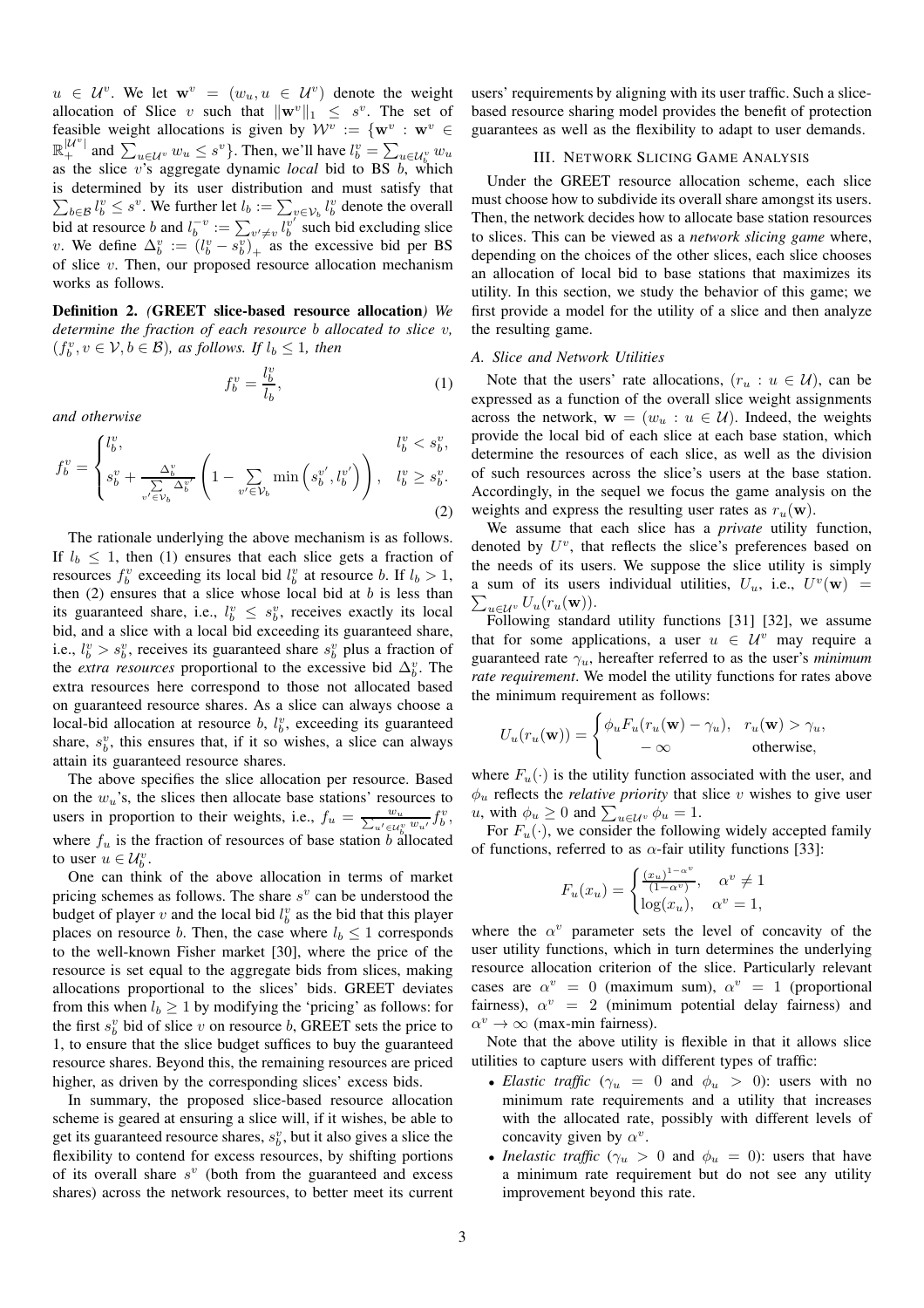• *Rate-adaptive traffic* ( $\gamma_u > 0$  and  $\phi_u > 0$ ): users with a minimum rate requirement which see a utility improvement if they receive an additional rate allocation above the minimum.

Following [9], [10], [12]–[14], [34], we define the overall (network) utility as the sum of the individual slice utilities weighted by the respective overall shares,

$$
U(\mathbf{w}) = \sum_{v \in \mathcal{V}} s^v U^v(\mathbf{w}),\tag{3}
$$

and the social optimal weight allocation  $w^{so}$  as the allocation maximizing the overall utility  $U(\mathbf{w})$ , i.e.,

$$
\mathbf{w}^{\text{so}} = \underset{\mathbf{w}}{\text{argmax}} \ U(\mathbf{w}). \tag{4}
$$

## *B. Network Slicing Resource Allocation Game*

Next we analyze the network slicing game resulting from the GREET resource allocation scheme and the above slice utility. We formally define the network slicing game as follows, where  $w<sup>v</sup>$  denotes slice v users' weights.

Definition 3. *(Network slicing game) Suppose each slice* v *has access to the guaranteed shares and the local bid allocations of* the other slices, i.e.,  $s_b^{v'}, l_b^{v'}, v' \in \mathcal{V} \setminus \{v\}, b \in \mathcal{B}$ . In the network *slicing game, slice v chooses its own user weight allocation*  $\mathbf{w}^v$ *in its strategic space* W<sup>v</sup> *so as to maximize its utility, given that the network uses a GREET slice-based resource allocation. This choice is known as slice* v*'s Best Response (BR).*

In the sequel we consider scenarios where the guaranteed shares suffice to meet the minimal rate requirements of all users. The underlying assumption is that a slice would provision a sufficient shares and/or perform admission control so to limit the number of users. We state this formally as follows:

Assumption 1. *(Well dimensioned shares) We assume that the minimum rate requirements of the users of all slices can be met with the slices' guaranteed share at each base station. In particular, we assume that*  $\sum_{u \in \mathcal{U}_b^v} \underline{f}_u \leq s_b^v$  *for all*  $v \in \mathcal{V}$  *and*  $b \in \mathcal{B}$ , where  $\underline{f}_u = \frac{\gamma_u}{c_u}$  is the minimum fraction of resources *required by user u to meet the minimum rate requirement*  $\gamma_u$ *. When this assumption holds, we say that the (guaranteed) shares of all slices are well dimensioned.*

The following lemma clarifies that, when the above assumption holds, a slice's best response is determined as the solution to a convex problem and meets the minimum rate requirements of all its users. Thus, this result guarantees that, as long as the shares of a slice are properly provisioned, the proposed scheme meets the slice's requirements.

Lemma 1. *When Assumption 1 holds, computing the Best Response under GREET-based resource allocation is a convex optimization problem. Furthermore, the minimum rate requirements of all the slice's users are satisfied by the Best Response.*

To characterize the system, it is desirable to determine the existence of a NE. The result below shows that, when the slice shares are well dimensioned, if we impose that weights have to be above some value  $\delta$  (which can be arbitrarily small), the existence of a NE is guaranteed. However, if we do not impose such lower bound on the weights, a NE may not exist.

Theorem 1. *Suppose that Assumption 1 holds and that we constrain user weights to be positive, i.e., for all*  $u \in \mathcal{U}$   $w_u \geq \delta$ *for some*  $\delta > 0$ *. Then, a NE exists. However, if we do not impose this constraint on the weights, an NE may not exist.*

Beyond the existence of equilibria, it is also desirable to have a dynamic behavior that leads to an equilibrium. Below, we analyze the Best Response Dynamics (BRD), where slices update their Best Response sequentially, one at a time, in a Round Robin manner. Ideally, we would like this process to converge after a sufficiently large number of rounds. However, the following result shows that this need not be the case.

Theorem 2. *Suppose that Assumption 1 holds and that we constrain user weights to be positive, i.e., for all*  $u \in \mathcal{U}$   $w_u > \delta$ *for some*  $\delta > 0$ *. Then, even though a NE exists, the Best Response Dynamics may not converge.*

#### IV. GREET SLICE STRATEGY

In addition to the equilibrium and convergence issues highlighted in Theorems 1 and 2, a drawback of the Best Response algorithm analyzed in Section III is its complexity. Indeed, to determine its best response, a slice needs to solve a convex optimization problem. This strays from the simple algorithms, both in terms of implementation and understanding, that get adopted in practice and tenants tend to prefer. In this section, we propose an alternative slice strategy to the best response, which we refer to as the *GREET share allocation policy*. This policy complements the resource allocation mechanism proposed in Section II, leading to the overall GREET framework consisting of two pieces: the resource allocation mechanism and the share allocation policy.

## *A. Algorithm definition and properties*

The GREET resource allocation given in Section II depends on the bid that slices allocate at each base station. In the following, we propose the *GREET share allocation policy* to determine how each slice allocates its share across its users and resources. Our proposal works on the basis of user weights, corresponding to the share fraction allocated to individual users: we first determine the weights of all the users of the slice, and then compute the local bid by summing the weights of all the users at each base station, i.e.,  $l_b^v = \sum_{u \in \mathcal{U}_b^v} w_u$ .

Under the proposed GREET share allocation, slices decide the weight allocations of their users based on two parameters: one that determines the minimum allocation of a user  $(\gamma_u)$ and another one that determines how extra resources should be prioritized  $(\phi_u)$ . A slice first assigns each user u the weight needed to meet its minimum rate requirement  $\gamma_u$ . Then, the slice allocates its remaining share amongst its users in proportion to their priority  $\phi_u$ . The algorithm is formally defined below. Note that this algorithm does not require revealing each slices' local bids to the others but only aggregates, which discloses very limited information about slices' individual sub-shares and leads to low signaling overheads.

Definition 4. *(GREET Share Allocation) Suppose that each slice* v *has access to the following three aggre*gate values for each base station:  $l_b^{\pm v}$ ,  $\sum_{v' \in \mathcal{V}_b \setminus \{v\}} \Delta_b^v$  and  $\sum_{v' \in \mathcal{V}_b \setminus \{v\}} \min(s_v^{v'}, l_b^{v'})$ . Then, the GREET share allocation is *given by the weight computation determined by Algorithm 1.*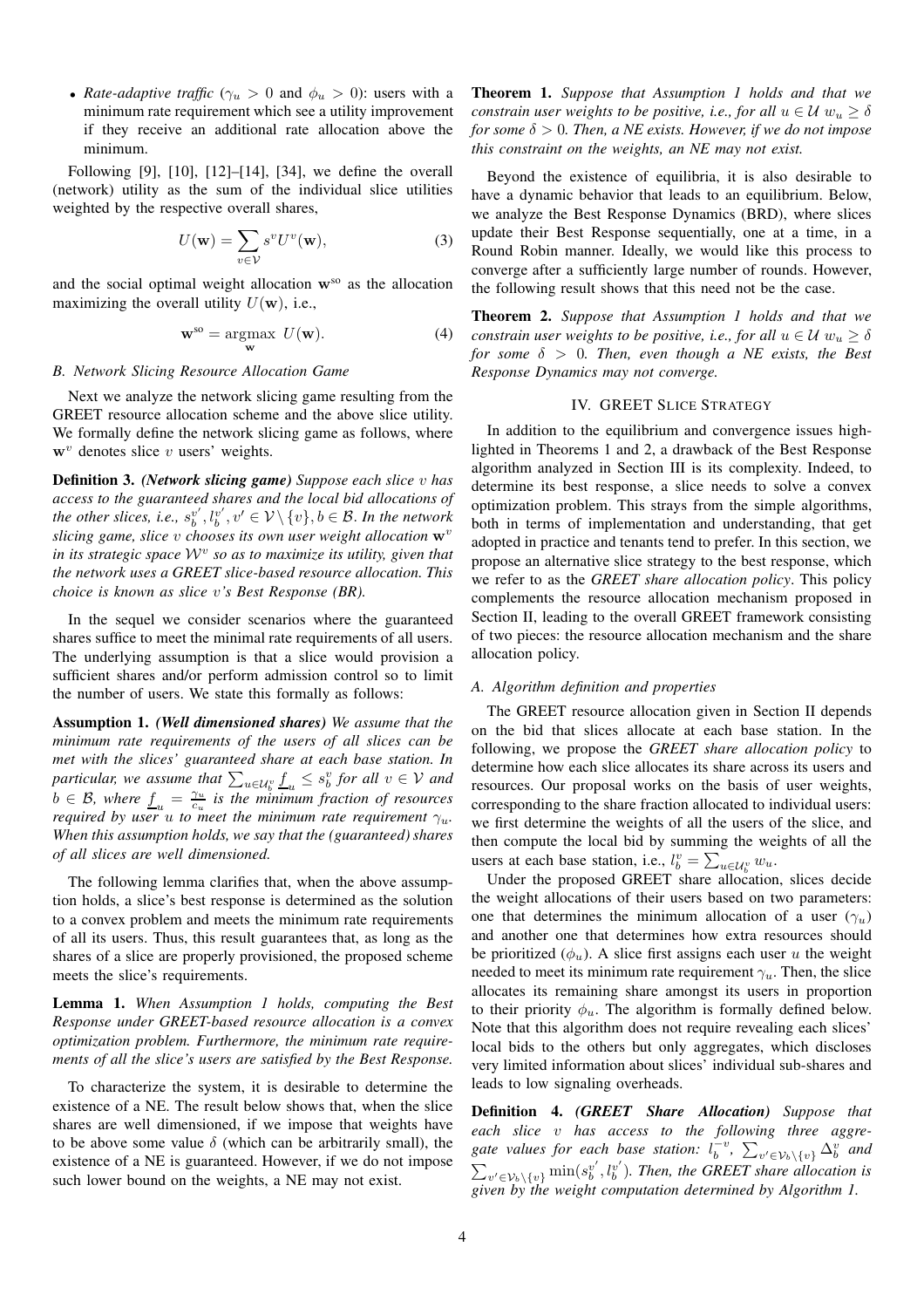Algorithm 1 GREET share allocation round for slice  $v$ 

1: for user  $u \in \mathcal{U}^v$  do set  $\underline{f}_u \leftarrow \frac{\gamma_u}{c_u}$ <br>2: for each base station  $b \in \mathcal{B}$  do set  $\underline{f}_b^v \leftarrow \sum_{u \in \mathcal{U}_b^v} \underline{f}_u$ 3: for user  $u \in \mathcal{U}^v$  do 4: **if**  $l_b^{-v} + \underline{f}_b^v$  $\frac{v}{b} \leq 1$  then set  $\underline{w}_u \leftarrow \frac{f_u}{1 - f_b^v} l_b^{-v}$ 5: else 6: if  $s_b^v \geq \underline{f}_b^v$ 6: **if**  $s_b^v \ge \underline{f}_b^v$  then set  $\underline{w}_u \leftarrow \underline{f}_u$ <br>
7: **else** set  $\underline{w}_u \leftarrow$  expression given by (5) 8: if  $\sum_{u\in\mathcal{U}^v}\underline{w}_u\leq s^v$  then 9: for user  $u \in \mathcal{U}^v$  do 10:  $\text{set } w_u \leftarrow \underline{w}_u + \phi_u \left( s^v - \sum_{u' \in \mathcal{U}^v} \underline{w}_{u'} \right)$ 11: else 12: while  $\sum_{u \in \mathcal{U}^b} w_u \leq s^v$  do 13: select users in order of increasing  $w_{\nu}$ 14: set  $w_u \leftarrow \underline{w}_u$ 

Algorithm 1 realizes the basic insight presented earlier. The slice, say  $v$ , first computes the minimum resource allocation required to satisfy the minimum rate requirement of each user, denoted by  $\underline{f}_u$ . These are then summed to obtain the minimum aggregate requirement at each base station, denoted by  $f_k^v$  $\frac{v}{b}$  (see Lines 1-2 of the algorithm).

Next, it computes the minimum weight for each user to meet the above requirements, denoted by  $\underline{w}_u$ . If  $l_b^{-v} + f_b^v$  $\frac{v}{b} \leq 1$ , the GREET resource allocation is given by (1), and slice v's minimum local bid at base station b,  $l_b^v$ , should satisfy  $\frac{l_b^v}{l_b^v + l_b^{-v}} = f_b^v$  $b<sub>b</sub>$ . Hence, the minimum share for user u at base station *b* is given by  $\underline{w}_u = \frac{f_u}{f_b^v} l_b^v = \frac{f_u}{1 - f_b^v} l_b^{-v}$  (Line 4).

If  $l_b^{-v} + \underline{f}_b^v$  $b<sup>v</sup> > 1$ , the GREET resource allocation is given by (2) and two cases need to be considered. In first case, where the minimum resource allocation satisfies  $\underline{f}_b^v \leq s_b^v$ , it suffices to set  $\underline{l}_b^v = \underline{f}_b^v$  and  $\underline{w}_u = \underline{f}_u$  and GREET reso  $\frac{v}{b}$  and  $\underline{w}_u = \underline{f}_u$  and GREET resource allocation will make sure the requirement is met (Line 6). In the second case, where  $f_k^v$  $b_b^v > s_b^v$ , in order to meet the minimal rate requirements under the GREET allocation given by  $(2)$ , the minimum local bid allocation  $\underline{l}_b^v$  must satisfy

$$
s_b^v + \frac{\left(\underline{L}_b^v - s_b^v\right)\left(1 - s_b^v - \sum_{v' \in \mathcal{V}_b \setminus \{v\}} \min\left(s_b^{v'}, l_b^{v'}\right)\right)}{\underline{L}_b^v - s_b^v + \sum_{v' \in \mathcal{V}_b \setminus \{v\}} \Delta_b^{v'}} = \underline{f}_b^v.
$$

Solving the above for  $\underline{l}_b^v$  and allocating user weights in proportion to  $\underline{f}_u$  gives the following minimum weights (Line 7):

$$
\underline{w}_{u} = \frac{f_{u}}{f_{b}^{v}} \left( s_{b}^{v} + \frac{(f_{b}^{v} - s_{b}^{v}) \sum_{v' \in \mathcal{V}_{b} \setminus \{v\}} \Delta_{b}^{v'}}{1 - f_{b}^{v} - \sum_{v' \in \mathcal{V}_{b} \setminus \{v\}} \min(s_{b}^{v'}, l_{b}^{v'})} \right).
$$
 (5)

Once we have computed the minimum weight requirement for all users, we proceed as follows. If the slice's overall share  $s^{v}$  suffices to meet the requirements of all users, we divide the remaining share among the slice's users proportionally to their  $\phi_u$  (Line 10). Otherwise, we assign weights such that we maximize the number of users that see their minimum rate requirement met, selecting users in order of increasing  $\underline{w}_u$  and providing them with the minimum weight  $\underline{w}_u$  (Lines 13-14).

The lemma below lends support to the GREET share allocation algorithm. It shows that, under some relevant scenarios, this algorithm captures the character of social optimal slice allocations. Furthermore, in a network with many slices where the overall share of an individual slice is very small in relative terms, GREET is a good approximation to a slice's best response, suggesting that a slice cannot gain (substantially) by deviating from GREET. This result thus confirms that, in addition to being simple, GREET provides close to optimal performance both at a global level (across the whole network) as well as locally (for each individual slice).

Lemma 2. *The weight allocations provided by the GREET share allocation policy satisfy the following properties:*

- *1) Suppose that the users of all slices are elastic. Then, GREET provides all users with the same rate allocation* as the social optimal weights, i.e.,  $r_u(\mathbf{w}^g) = r_u(\mathbf{w}^{so}), \forall u$ , *where* w*so is the (not necessarily unique) social optimal* weight allocation and  $w^g$  is the weight allocation under *GREET.*
- *2) Suppose that all the users of a slice are either elastic or inelastic and Assumption 1 holds. Further, suppose that*  $s^{\nu}/l_b^{-\nu} < \epsilon$   $\forall b$ . Then, the following holds for all u:

$$
\frac{w_u^{br,v}(\mathbf{w}^{-v})}{1+\epsilon}
$$

 $where \mathbf{w}^{br,v}(\mathbf{w}^{-v})$  *is the best response of slice* v *to the other slices weights*  $w^{-v}$  *and*  $w^{g,v}(w^{-v})$  *is slice* v's *response under GREET.*

One of the main goals of the GREET resource allocation model proposed in Section II, in combination with the GREET share allocation policy proposed in this section, is to provide guarantees to different slices, so that they can in turn ensure that the minimum rate requirements of their users are met. The lemma below confirms that, as long as slices are well dimensioned, GREET will achieve this goal.

Lemma 3. *When Assumption 1 holds, the resource allocation resulting from combining the GREET resource allocation model with the GREET share allocation policy meets all users' minimum rate requirements.*

## *B. Convergence of the GREET algorithm*

A key desirable property for a slice-based share allocation policy is convergence to an equilibrium. Applying a similar argument to that of Theorem 2, it can be shown that the GREET share allocation algorithm need not converge. However, below we will show sufficient conditions for convergence.

We let  $w(n)$  be the overall weight allocation for update round n. Our goal is to show that the weight sequence  $w(n)$  converges when  $n \to \infty$ . The following theorem provides a sufficient condition for geometric convergence to a unique equilibrium. According to the theorem, convergence is guaranteed as long as  $(i)$  slice shares are well dimensioned, and  $(ii)$  the guaranteed fraction of resources for a given slice at any base station is limited. The second condition essentially says there should be quite a bit of flexibility when managing guaranteed resources, leaving sufficient resources not committed to any slice. In practice, this may indeed make sense in networks supporting slices with elastic traffic (which need non-committed resources), inelastic traffic (which may require some safety margins), or combinations thereof.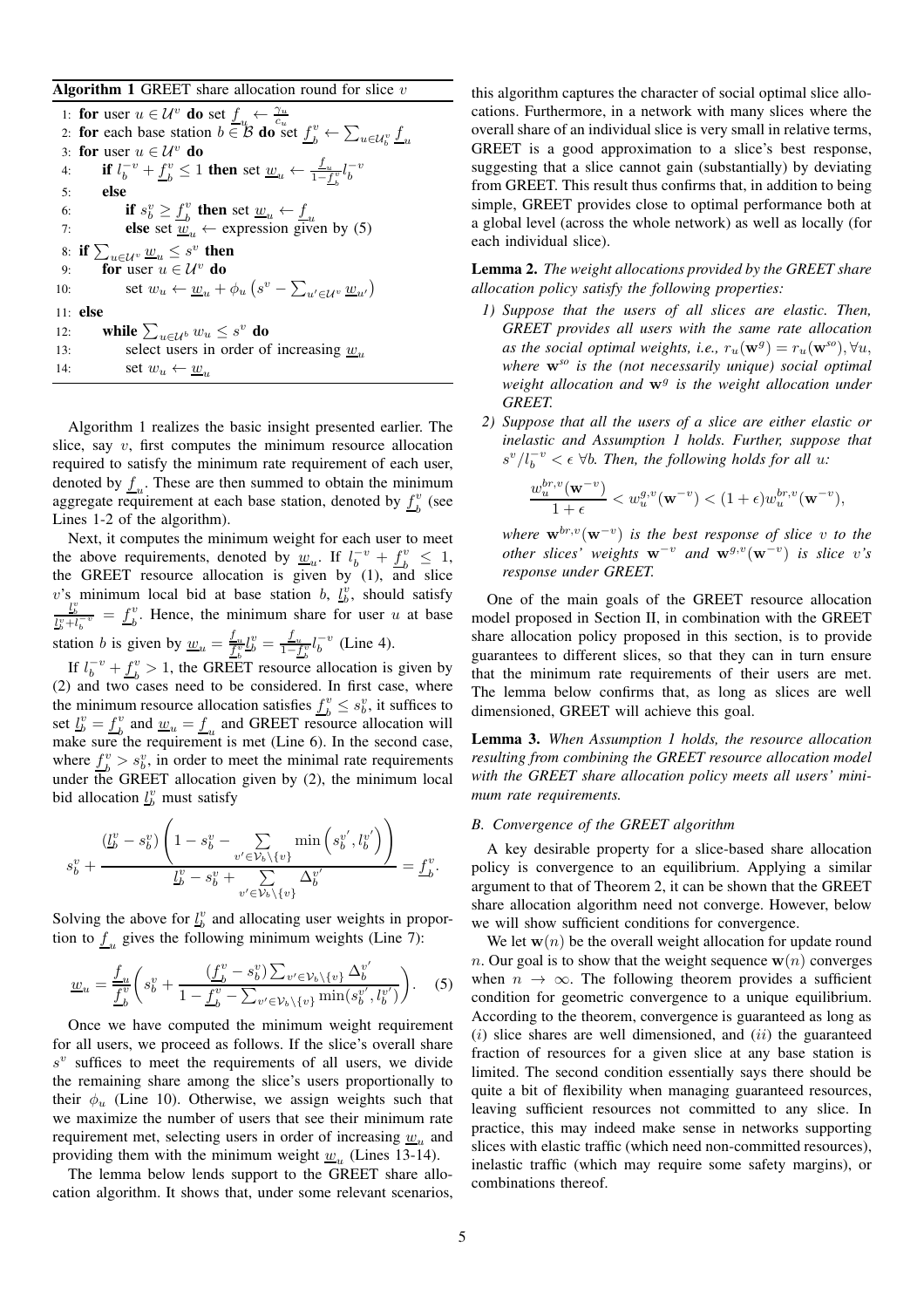Theorem 3. *Suppose that Assumption 1 holds and the maximum aggregate resource requirement per slice,* fmax*, satisfies*

$$
f_{\max} := \max_{v \in \mathcal{V}} \max_{b \in \mathcal{B}} \underline{f}_{b}^{v} < \frac{1}{2|\mathcal{V}| - 1}.\tag{6}
$$

*Then, if slices perform GREET-based updates of their share allocations according to Algorithm 1, either in Round Robin manner or simultaneously, the sequence of weight vectors*  $(\mathbf{w}(n) : n \in \mathbb{N})$  *converges to a unique fixed point, denoted by* w<sup>∗</sup> *, irrespective of the initial share allocation* w(0). *Furthermore the convergence is geometric, i.e.,*

$$
\max_{v \in \mathcal{V}} \sum_{b \in \mathcal{B}} |l_b^v(n) - l_b^{v,*}| \le \xi^n \max_{v \in \mathcal{V}} \sum_{b \in \mathcal{B}} |l_b^v(0) - l_b^{v,*}| \tag{7}
$$

*where*  $\xi := \frac{2(|\mathcal{V}|-1)f_{\text{max}}}{1-f}$  *and*  $\mathbf{l}^{v,*}$  *corresponds to slice v's per resource local bid at the fixed point* w<sup>∗</sup>. *Note that, by* (6)*, we resource local bid at the fixed point* w<sup>∗</sup>. *Note that, by* (6)*, we have*  $\xi < 1$ *.* 

This convergence result can be further generalized under the asynchronous update model in continuous time [35]. Specifically, without loss of generality, let  $n$  index the sequence of times  $(t_n, n \in \mathbb{N})$  at which one or more slices update their share allocations and let  $\mathcal{N}^v$  denote the subset of those indices where slice v performs an update. For  $n \in \mathcal{N}^v$ , slice v updates its share allocations based on possibly outdated weights for other slices, denoted by  $(\mathbf{w}^{v'}(\tau_{v'}^{\hat{v}}(n)) : v' \neq v)$ , where  $0 \leq \tau_{v'}^v(n) \leq n$  indexes the update associated with the most recent slice  $v'$  share weight updates available to slice  $v$  prior to the  $n^{th}$  update. As long as the updates are performed according to the assumption below, one can show that GREET converges under such asynchronous updates.

Assumption 2. *(Asynchronous updates) We assume that asynchronous updates are performed such that, for each slice*  $v \in V$ , the update sequence satisfies (i)  $|N^v| = \infty$ , and (ii) for any subsequence  $\{n_k\}\, \subset\, \mathcal{N}^v$  that tends to infinity, then  $\lim_{k\to\infty} \tau_{v'}^v(n_k) = \infty, \ \forall v' \in \mathcal{V}.$ 

Theorem 4. *Under Assumption 1, if slices perform GREETbased updates of their share allocations asynchronously but satisfying Assumption 2, and if* (6) *holds, then the sequence of weight updates*  $(\mathbf{w}(n) : n \in \mathbb{N})$  *converges to a unique fixed point irrespective of the initial condition.*

While the above results provide some sufficient conditions for convergence, in the simulations performed in Section V we observed that, beyond these sufficient conditions, the algorithm always converges quite quickly under normal circumstances (within a few rounds). Based on this, we adopt an approach for the GREET share allocation algorithm where we let the weights to be updated by each slice for a number of rounds, and stop the algorithm if it has not converged upon reaching this number (which is set to 7 in our simulations).

#### V. PERFORMANCE EVALUATION

In this section we present a detailed performance evaluation of GREET versus two representative slice-based resource allocation approaches in the literature: one reservation- and the other share-based.

## *A. Mobile Network Simulation Setup*

*Simulation model*: We simulate a dense 'small cell' wireless deployment following the IMT-Advanced evaluation guidelines [36]. The network consists of 19 base stations in a hexagonal cell layout with an inter-site distance of 20 meters and 3 sector antennas; thus,  $\beta$  corresponds to 57 sectors. Users associate to the sector offering the strongest SINR, where the downlink SINR between base station  $b$  and user  $u$  is modeled as in [37]: SINR<sub>bu</sub> =  $\frac{P_b G_{bu}}{\sum_{k \in \mathcal{B} \setminus \{b\}} P_k G_{ku} + \sigma^2}$ , where, following [36], the noise  $\sigma^2$  is set to  $-104$ dB, the transmit power  $P_b$ is equal to  $41dB$  and the channel gain between BS sector  $b$ and user u, denoted by  $G_{bu}$ , accounts for path loss, shadowing, fast fading and antenna gain. The path loss is defined as  $36.7 \log_{10}(d_{bu}) + 22.7 + 26 \log_{10}(f_c)$ dB, where  $d_{bu}$  denotes the current distance in meters from the user  $u$  to sector  $b$ , and the carrier frequency  $f_c$  is equal to 2.5GHz. The antenna gain is set to 17 dBi, shadowing is updated every second and modeled by a log-normal distribution with standard deviation of 8dB [37]; and fast fading follows a Rayleigh distribution depending on the mobile's speed and the angle of incidence. The achievable rate  $c_u$  for user u at a given point in time is based on a discrete set of modulation and coding schemes (MCS), with the associated SINR thresholds given in [38]. This MCS value is selected based on the average  $SINR_{bu}$ , where channel fast fading is averaged over a second. For user scheduling, we assume that resource blocks are assigned to users in a roundrobin manner proportionally to the allocation determined by the resource allocation policy under consideration. For user mobility, we consider two different mobility patterns: Random Waypoint model (RWP) [39], yielding roughly uniform load distributions, and SLAW model [40], typically yielding clustered users and thus non-uniform load distributions.

*Performance metrics*: Recall that our primary goal is to give slices flexibility in meeting their users' minimum rate requirements while optimizing the overall network efficiency. To assess the effectiveness of GREET in achieving this goal, we focus on the following two metrics:

- Outage probability  $P(\text{outage})$ : this is the probability that a user does not meet its minimum rate requirement. In order for a slice to provide a reliable service, this probability should be kept below a certain threshold.
- Overall utility  $U$ : this is given by (3) and reflects the overall performance across all slices.

*State-of-the-art approaches*: In order to show the advantages of GREET, we will compare it to the following benchmarks:

- Reservation-based approach: with this approach, each slice  $v$  reserves a local share at each base station  $b$ , denoted by  $\hat{s}_b^v$ . The resources at each base station are then shared among the *active* slices (having at least one user) in proportion to the local shares  $\hat{s}_b^v$ . This is akin to setting weights for a Generalized Processor Sharing in a resource [41] and is in line with the spirit of reservation-based schemes in the literature [1]–[8].
- Share-based approach: with this approach, each slice gets a share  $\tilde{s}^v$  of the overall resources, as in [9]-[15]. Specifically, resources at each base station are shared according to SCPF as proposed in [10], whereby each slice  $v \in V$ distributes its share  $\tilde{s}^v$  equally amongst all its active users  $u \in \mathcal{U}^v$ , such that each user u gets a weight  $\tilde{w}_u = \tilde{s}^v / |\mathcal{U}^v|$ ,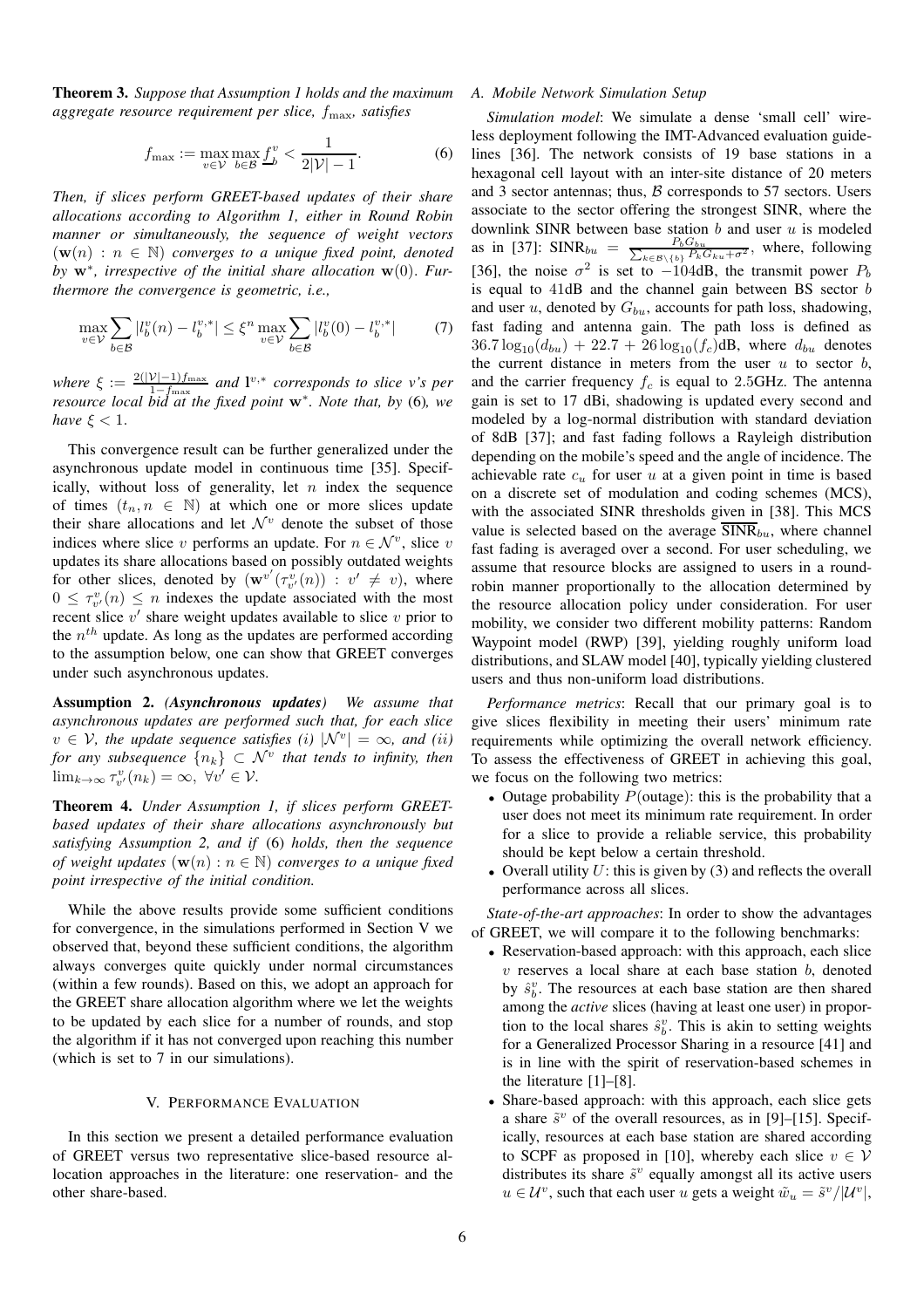

Fig. 1: Comparison of GREET against the benchmark approaches in terms of the overall Utility  $U$  and the outage probability P(outage).



Fig. 2: Gain in P(outage) over share-based approach, measured as the ratio of  $P$ (outage) under the share-based approach over that under **GREET** 



Fig. 3: Gain in utility over reservationbased approach, measured as the utility under GREET minus that under the reservationbased scheme.

and then, at each base station  $b \in \mathcal{B}$  the resources are allocated in proportion to users' weights.

• Social optimal: this scheme corresponds to the social optimal weight allocation  $w^{so}$  given by (4) under GREET resource allocation.

In order to meet the desired performance targets, the shares employed in the above approaches are dimensioned as follows. We consider two types of slices:  $(i)$  those which provide their users with minimum rate requirements, which we refer to as *guaranteed service slices*, and (ii) those which do not provide minimum rate requirements, which we refer to as *elastic service slices*. In GREET, for guaranteed service slices, we define a maximum acceptable outage probability  $P_{max}$  and determine the necessary share at each base station,  $s_b^v$ , such that  $P(\text{outage}) \leq P_{max}$ , assuming that the number of users follow a Poisson distribution whose mean is obtained from the simulated user traces; for these slices, we set  $e^v = 0$ . For elastic service slices, we set  $s_b^v = 0 \ \forall b$  and  $e^v$  to a value that determines the mean rate provided to elastic users. For the reservationbased approach, we set  $\hat{s}_b^v = s_b^v$  for guaranteed service slices, to provide the same guarantees as GREET; for elastic service slices, we set  $\hat{s}_b^v$  such that (*i*) their sum is equal to  $e^v$ , to provide the same total share as GREET,  $(ii)$  the sum of the  $\hat{s}_b^v$ 's at each base station does not exceed 1, to preserve the desired service guarantees, and (iii) they are as much balanced as possible across all base stations, within these two constraints. Finally, for the share-based approach we set  $\tilde{s}^v = s^v$  for all slice types, i.e., the same shares as GREET.

## *B. Comparison with state-of-the-art benchmarks*

Fig. 1 exhibits the performance of GREET versus the above benchmarks in terms of  $P(\text{outage})$  and overall utility U for the following scenario:  $(i)$  we have two guaranteed service and two elastic service slices;  $(ii)$  the share of elastic service slices is increased within the range  $s^v \in [2, 19]$ ;  $(iii)$  the minimum rate requirement for users on the guaranteed service slices is set to  $\gamma_u = 0.2$  Mbps  $\forall u$ ; (*iv*) the shares of guaranteed service slices are dimensioned to satisfy an outage probability threshold  $P_{max}$ of 0.01; (v) for all slices, the priorities  $\phi_u$  of all users are equal; and,  $(vi)$  the users of the elastic service slices follow the RWP model, leading to roughly uniform spatial loads, while the users of the guaranteed service slices have non-uniform loads as given by the SLAW model. Since user utilities are not defined below the minimum rate requirements, the computation of the overall utility only takes into account the users whose minimum rate requirements are satisfied under all schemes.

The results show that GREET outperforms both the share- and reservation-based approaches. While the share-based approach can flexibly shift resources across base stations, leading to a good overall utility, it is not able to sufficiently isolate slices from one another, resulting in large outage probabilities,  $P$ (outage), as the share of elastic service slices increase. By contrast, the reservation-based approach is effective in keeping P(outage) under control (albeit a bit above the threshold due to the approximation in the computation of  $s_b^v$ ). However, since it relies on local decisions, it cannot globally optimize allocations and is penalized in terms of the overall utility. GREET achieves the best of both worlds: it meets the service requirements, keeping  $P(\text{outage})$  well below the  $P_{max}$  threshold, while achieving a utility that matches that of the share-based approach. Moreover, it performs very close to the social optimal, albeit with somewhat larger  $P$ (outage) due to the fact that the social optimal imposes the minimum rate requirements as constraints, forcing each slice to help the others meeting their minimum rate requirements, while in GREET each slice behaves 'selfishly'.

#### *C. Outage probability gains over the share-based scheme*

One of the main observations of the experiment conducted above is that GREET provides substantial gains in terms of outage probability over the shared-based scheme. In order to obtain additional insights on these gains, we analyze them for a variety of scenarios comprising the following settings:

- *Uniform*: we have two guaranteed service slices and two elastic service slices; the users' mobility on all slices follow the RWP model and have the same priority  $\phi_u$ .
- *Heterogeneous Aligned*: the users of all slices are distributed non-uniformly according to SLAW but they all follow the same distribution (i.e., has same hotspots).
- *Heterogeneous Orthogonal*: all slices are distributed according to SLAW model but each slice follows a different distribution (i.e., has different hotspots).
- *Mixed*: we have the same scenario as in Fig. 1, with the only difference that for one of the guaranteed service slices we have that all users are inelastic, i.e., the priority  $\phi_u$  of all of them is set to 0.

For the above network configurations, we vary the share  $s^{v}$  of elastic service slices while keeping the shares for the guaranteed service slices fixed. Fig. 2 shows the ratio of the